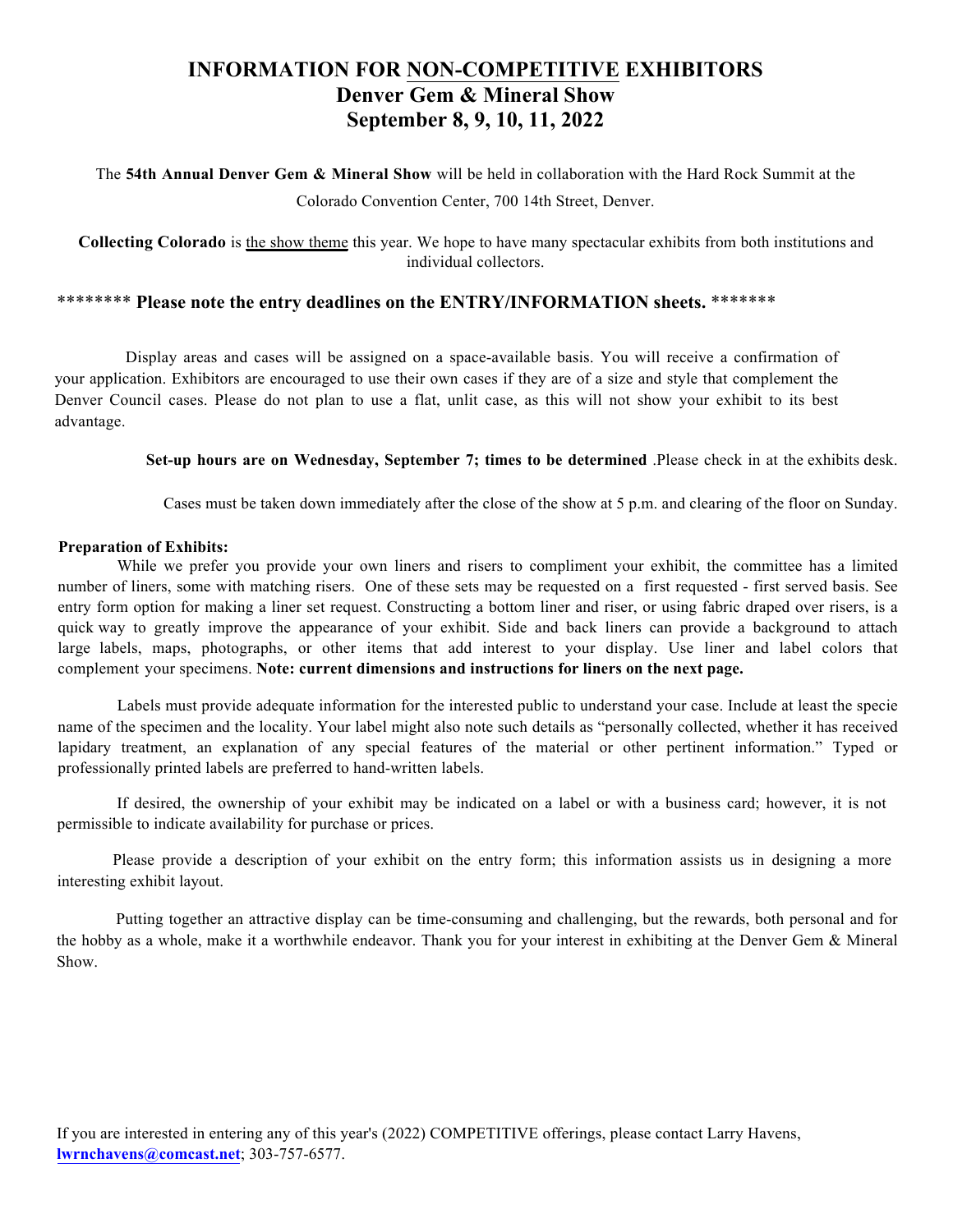### **Denver Council Show Cases**

*the adult viewer.* 

Case Design: The display cases provided have a glass front with solid wood sides, back, and floor. Two light bulb sockets with LED bulbs and an exhaust fan are attached to the top section. Lighting: All exhibitors using their own case will be limited to 120 watts of electricity per case. Care of cases: It is the responsibility of the exhibitor to take proper care of the case and liners. Do not use staples or tacks to fasten a liner to the walls of our wooden cases. *Because of recent damage to some of our new liners, use of double-sided tape, mineral tack (or similar), and glue is not allowed.* Clean the inside of the glass with a lint-free cloth before requesting your case to be closed. This is critical if you have dark liners. Showmanship: Liners are requested in all cases. Also consider risers or platforms, which greatly add to the attractiveness of many displays. Labels should be neat and legible. *Please note that text or photos more than 18" above the floor of the exhibit may not be easily visible to* 

*Measurements: All measurements listed below are LINER DIMENSIONS. Please note: the cases are handmade; there will be slight variations in size. Your liners should fit snugly against each other in the back and sides. Don't be too concerned if your back or side liners are a little shorter than the inside of the case. That area will not be visible to the viewers.* 



Typically, cardboard, foam core board or plastic sign material 1/8" or 1/4" thick is used. The back liner fits in first, then the two sides (they will hold the back in place), and finally the bottom, which holds the bottom edges